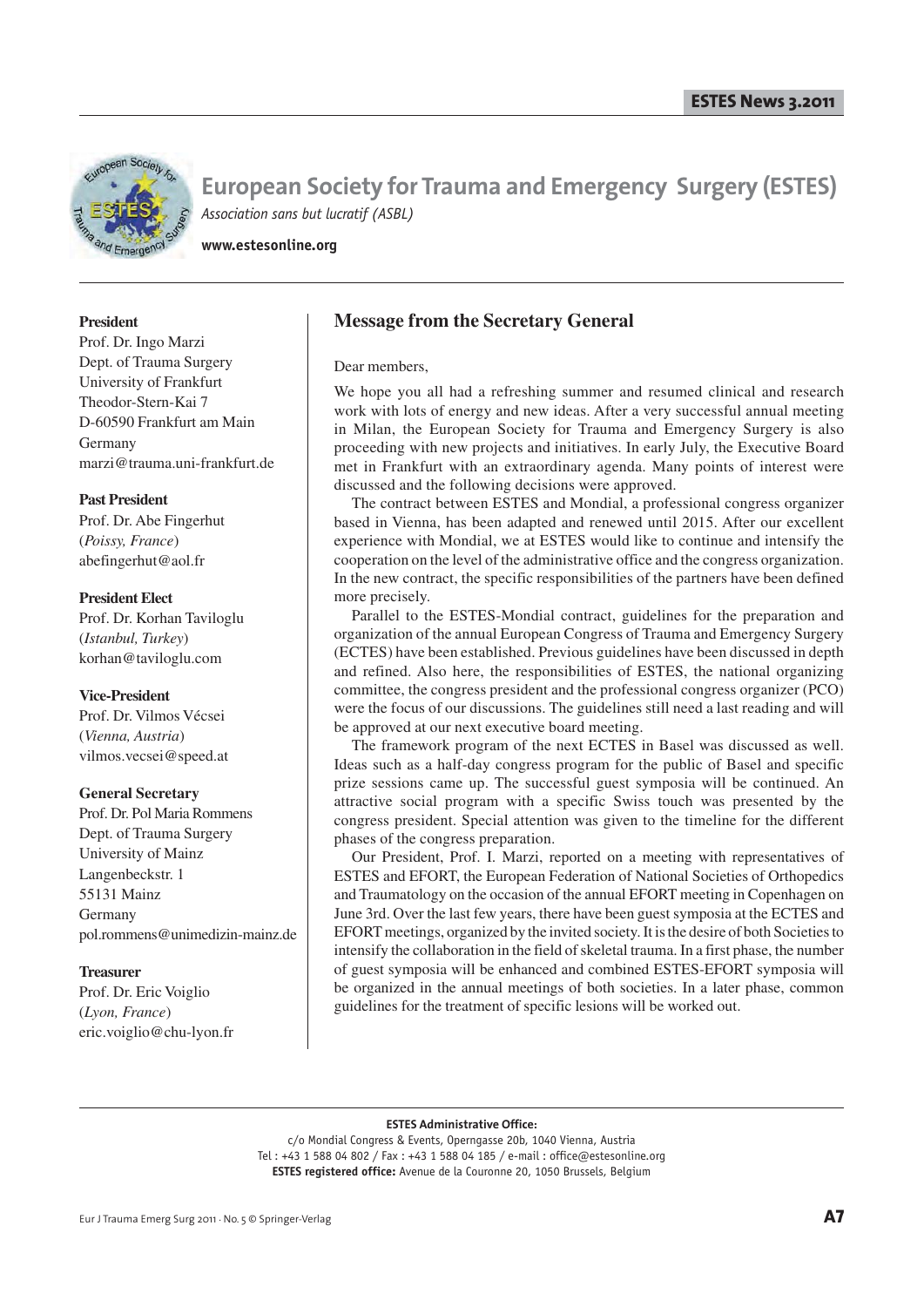

**www.estesonline.org**

#### **President**

Prof. Dr. Ingo Marzi Dept. of Trauma Surgery University of Frankfurt Theodor-Stern-Kai 7 D-60590 Frankfurt am Main Germany marzi@trauma.uni-frankfurt.de

#### **Past President**

Prof. Dr. Abe Fingerhut (*Poissy, France*) abefingerhut@aol.fr

#### **President Elect**

Prof. Dr. Korhan Taviloglu (*Istanbul, Turkey*) korhan@taviloglu.com

#### **Vice-President**

Prof. Dr. Vilmos Vécsei (*Vienna, Austria*) vilmos.vecsei@speed.at

#### **General Secretary**

Prof. Dr. Pol Maria Rommens Dept. of Trauma Surgery University of Mainz Langenbeckstr. 1 55131 Mainz Germany pol.rommens@unimedizin-mainz.de

#### **Treasurer**

Prof. Dr. Eric Voiglio (*Lyon, France*) eric.voiglio@chu-lyon.fr

The executive board also approved a core curriculum for emergency surgery, which will be written down in a manual and presented as an Emergency Surgery Course (ESC). Trade marking of ESC has been applied for at the responsible European authorities, and the evaluation is ongoing. This spring the ESC was organized in Istanbul for the first time and turned out to be a big success. Multiple requests for the organization of the course have already reached our administrative office. We hope the course organization will see a strong development and a high degree of acceptance among our members.

The executive board is also involved in the preparation of the European Trauma Course (ETC) Manual, which accompanies the already established ETC. Members of the four founding Societies of European Trauma Course Organization (ETCO) are working together on the newest version of this manual, which should be available in spring 2012.

Dear members, other important initiatives such as the European Trauma Registry and activities of the different sections are currently in progress. We will refer to them in the next ESTES Newsletter.

We all wish you a lovely rest of your summer and a strong start to another working year.

With kind regards,

Prof. Dr. Dr. h.c.P.M. Rommens

ESTES Secretary-General

**ESTES Administrative Office:**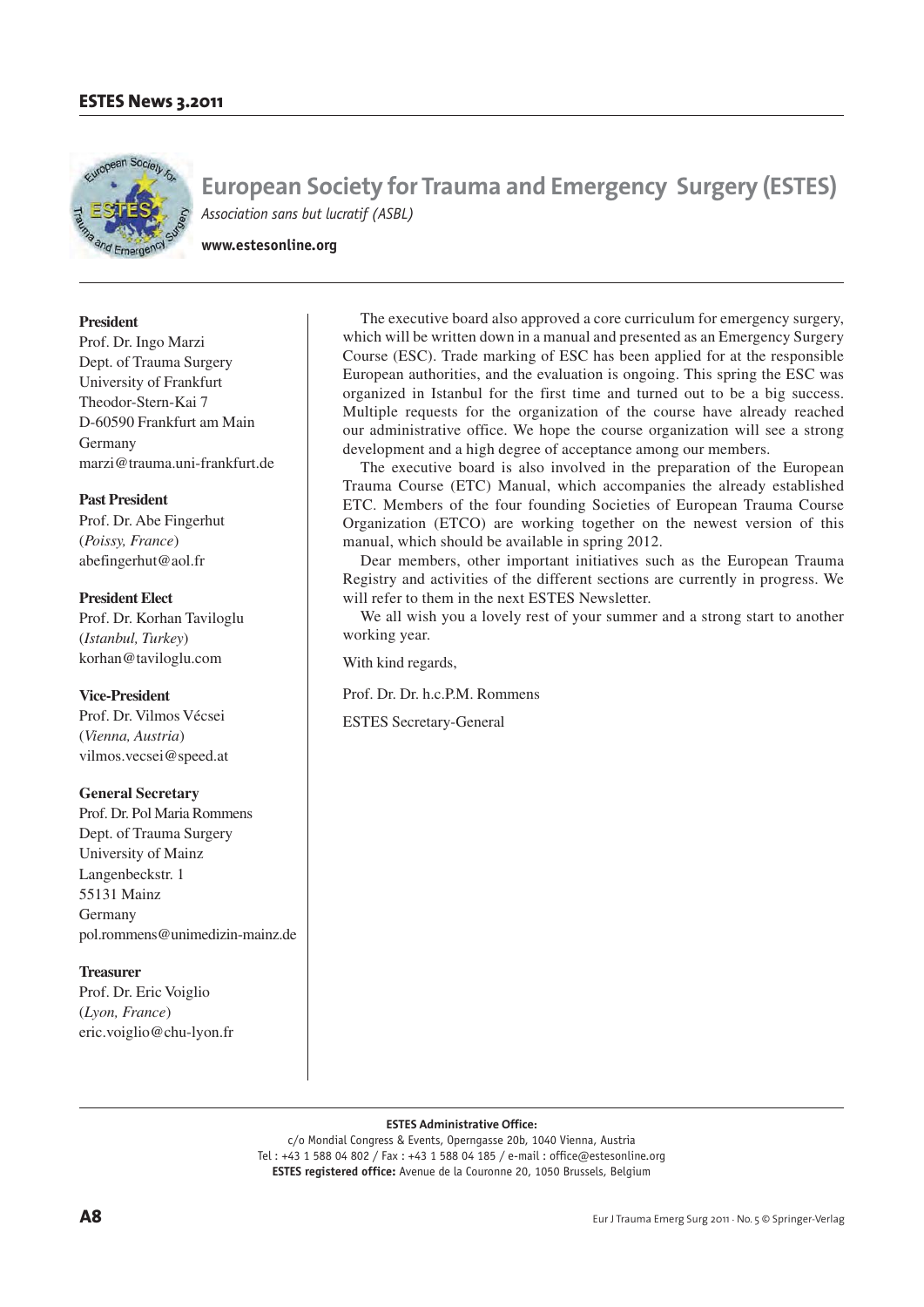

**www.estesonline.org**

## **Report on the Emergency Surgery Section Activities**

Emergency Surgery Section Meeting Milan, April 30th, 2011

Chair – Hakan Yanar (Turkey) Vice Chair – Hayato Kurihara (Milan)

The Emergency Surgery Section (ESS) currently has 336 members, an increase of 41.6% over the past year.

After the invitation of Prof. Taviloglu and Prof. Leppaniemi some "Focus on" issues are going to be proposed for publication in the official journal of the Society.

Due to the hard work of Prof. Rifat Latifi and Prof. Fernando Turegano, a Focus on Enterocutaneous Fistula has already been published in the European Journal of Trauma and Emergency Surgery (EJTES, vol. 37, issue 3, June 2011), while another Focus on Gastrointestinal Bleeding edited by Dr. Yusuf Kilic has already been published online. A third project regarding Focus on Bowel Obstruction will be developed by Dr. Hayato Kurihara.

In 2010 and 2011, in cooperation with the Educational Section of the Society and with other distinguished International Institutions (e.g. Istanbul University, Portuguese Society for Surgery) some hands-on ultrasound courses dedicated to the emergency setting have been organized and endorsed by ESTES.

During the Emergency Surgery Section meeting in Milan, Dr. Kilic and Dr. Yanar proposed the possibility of developing a structured Course on Surgical Critical Care. To collect relevant information related to the real need and structure of the proposed course an online survey was designed by Dr. Kilic and can be found at http://www.bilgitay.net/icu/. The online Surgical Critical Care Survey aims to collect data on the variations in the current practices of surgical critical care and attitudes towards critical care among surgeons in Europe.

Another ambitious aim of the ESS is to start to develop ESTES clinical recommendations regarding some typical Emergency Surgery topics; the proposed strategy is to involve other scientific societies to be invited to future ESTES Congresses where a single topic could be discussed; recommendations could therefore be developed. This project is still in its infancy and further discussion is certainly needed.

A greater use of the society website is desirable and a "Tips & Tricks Page" and/or a "Case Report Page" with short video clips and/or slides could be developed, since it is a common feeling that also personal and anecdotal cases or experiences are useful and interesting but publications of these cases is often discouraged by editors due to the negative effect on the impact factor.

An improvement of the communication among the ESS Committee Members to develop and finalise such projects is absolutely necessary and a timetable of periodical VoIP meetings is being developed.

Hayato Kurihara, MD Vice-Chair Emergency Surgery Section

**ESTES Administrative Office:**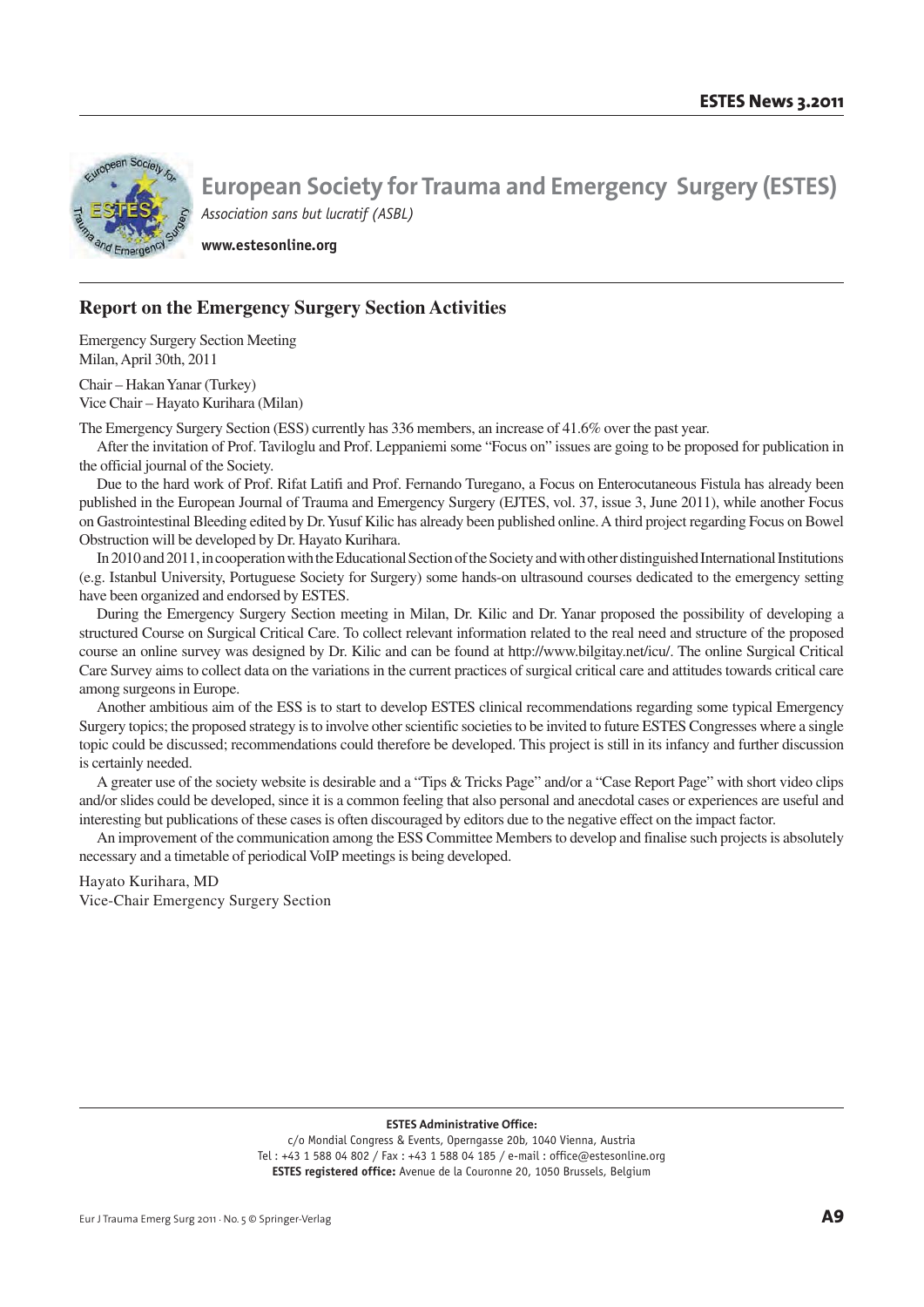

**www.estesonline.org**

# **Announcements**

## **The Emergency Surgery Course (ESTES – ESC)**

The Emergency Surgery Course (**ESTES – ESC**), an initiative of the European Society for Trauma and Emergency Surgery (ESTES), aims to aid surgeons in *non-trauma emergency surgery* by providing the know-how, the techniques and the decisionmaking confidence necessary for daily practice. The animal lab is designed to improve the skills of the general surgeon to deal with surgical emergencies with ease. The course was planned and designed by Abe Fingerhut (France), Selman Uranues (Austria), Korhan Taviloglu (Turkey), Ari Leppaniemi (Finland), Eric Voiglio (France) and Fernando Turegano (Spain) and is supported by pioneers of emergency surgery worldwide in terms of the course syllabus and slides. The first official **ESTES – ESC** was held in Istanbul, Turkey on 27–29 March, 2011, with an international faculty from France, Finland, Spain and the USA. In addition to 29 national participants, 12 international participants attended from Bulgaria, Greece, Italy, Japan, Kuwait, the Netherlands, Romania, Qatar, Sweden and Ukraine.

Several **ESTES – ESC** courses are planned for 2012 and official applications from Brazil, Greece, Portugal, Qatar, Spain, Sweden and the United Arab Emirates are being evaluated. We welcome you to the second **ESTES – ESC** course to be held in Istanbul, Turkey from 27–29 November, 2011. The course language is English and the official website for the **ESTES – ESC**  Istanbul is: www.escistanbul2011.org

#### **Korhan Taviloglu**

Course Director – President Elect for the European Society for Trauma and Emergency Surgery (ESTES)

#### **Abe Fingerhut**

Head of Steering Committee **ESTES – ESC** Past president of the European Society for Trauma and Emergency Surgery (ESTES)

**ESTES Administrative Office:**